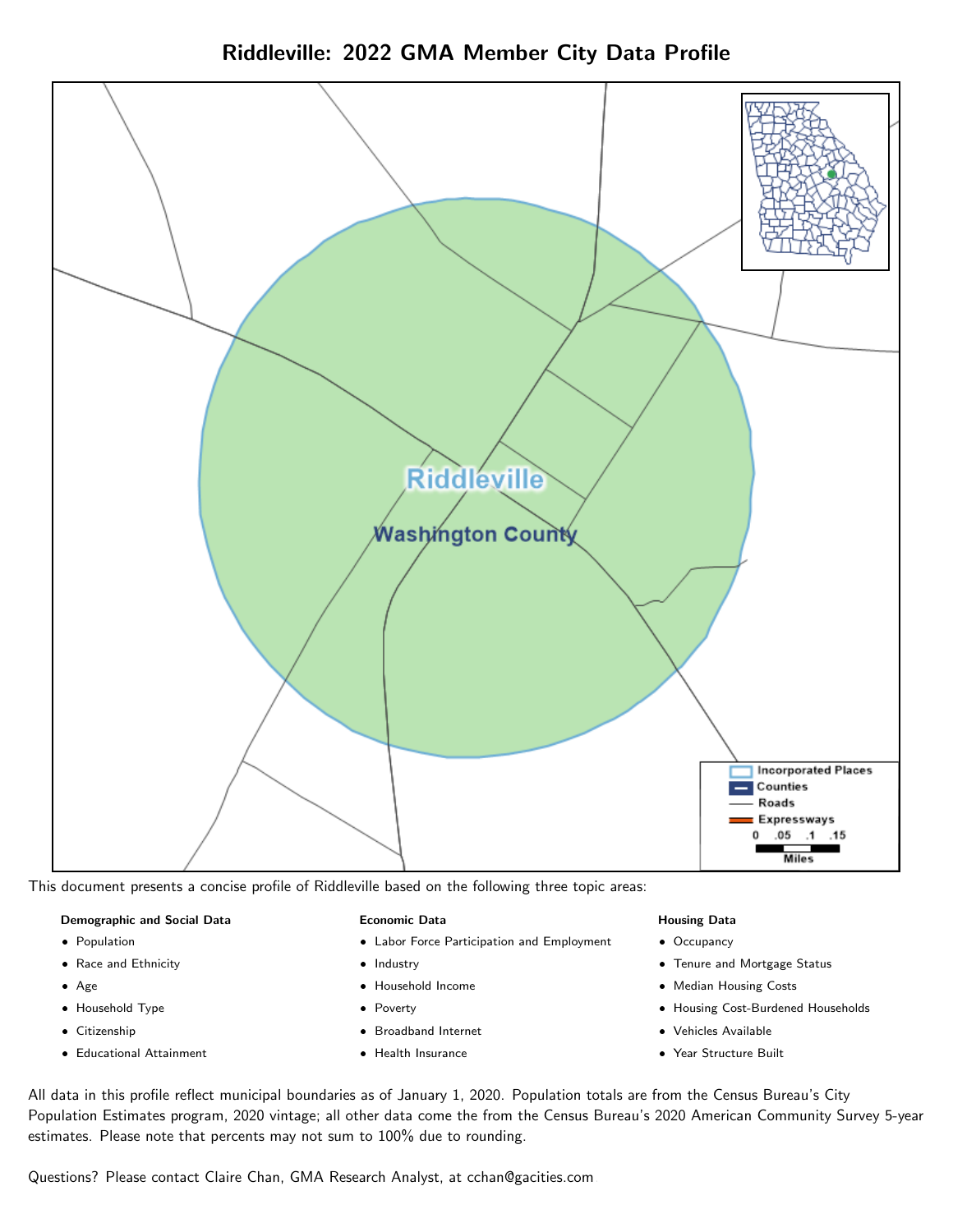# Riddleville: Demographic and Social





## **Citizenship**

| Native Born<br>100% |  |
|---------------------|--|

Race and Ethnicity



Source: U.S. Census Bureau, City Population Estimates, 2020 vintage Source: American Community Survey, 2020 5-year estimates, table B03002

## Household Type



Source: American Community Survey, 2020 5-year estimates, table B01001 Source: American Community Survey, 2020 5-year estimates, table B11001

### Educational Attainment



Source: American Community Survey, 2020 5-year estimates, table B05002 Source: American Community Survey, 2020 5-year estimates, table B15002

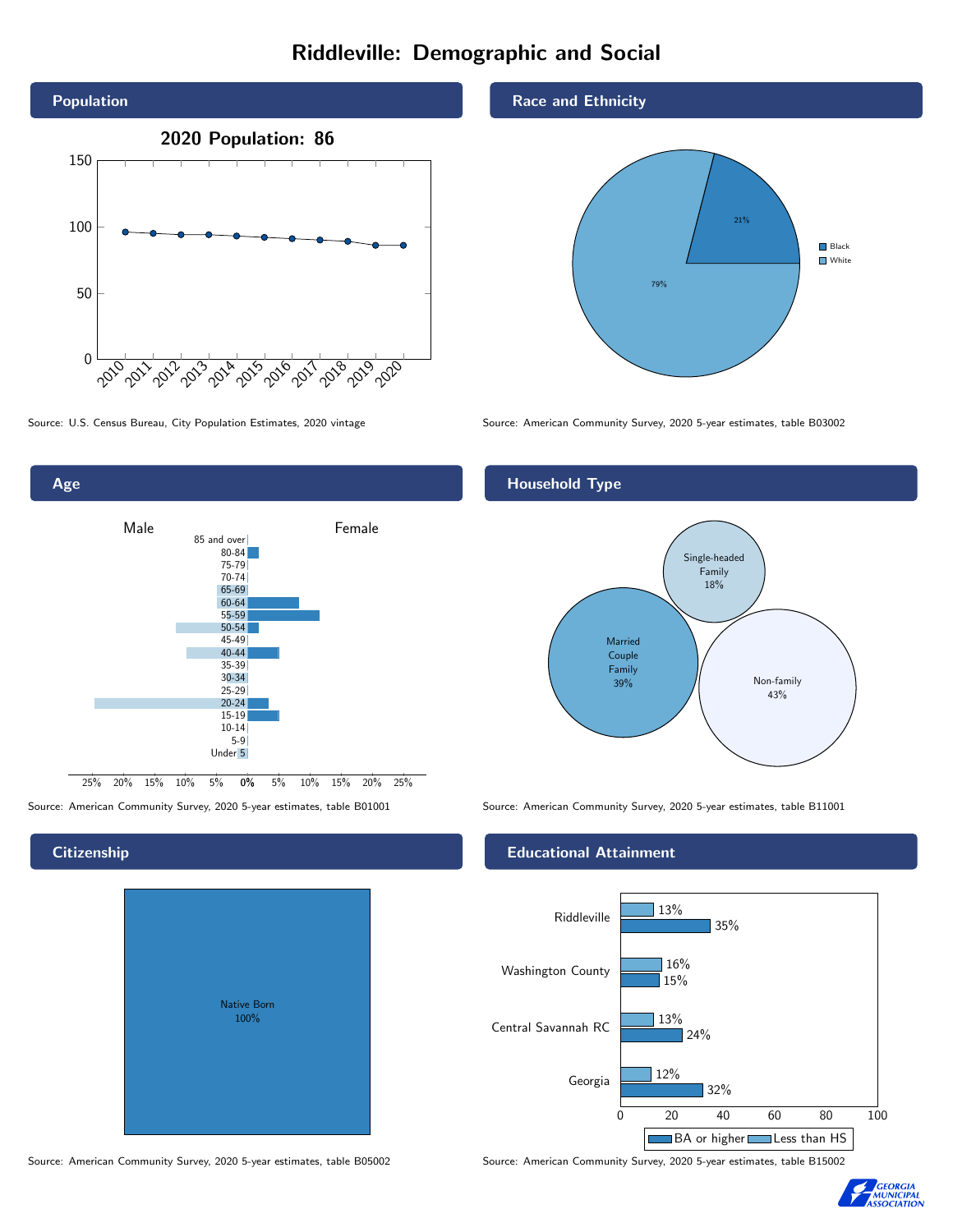# Riddleville: Economic



Source: American Community Survey, 2020 5-year estimates, table B23001 Note: Unemployment rate is based upon the civilian labor force.



Source: American Community Survey, 2020 5-year estimates, tables B19013 and B19025 Source: American Community Survey, 2020 5-year estimates, table B17010



Industry

| Agriculture, forestry, fishing and hunting, and mining      | 11% |
|-------------------------------------------------------------|-----|
| Construction                                                | 11% |
| Manufacturing                                               | 16% |
| <b>Wholesale Trade</b>                                      | 3%  |
| Retail Trade                                                | 24% |
| Transportation and warehousing, and utilities               |     |
| Information                                                 |     |
| Finance and insurance, real estate, rental, leasing         |     |
| Professional, scientific, mgt, administrative, waste mgt    |     |
| Educational services, and health care and social assistance |     |
| Arts, entertainment, recreation, accommodation, food        |     |
| service                                                     |     |
| Other services, except public administration                |     |
| Public administration                                       |     |

Source: American Community Survey, 2020 5-year estimates, table C24030

### Poverty



#### Health Insurance



Source: American Community Survey, 2020 5-year estimates, table B28002 Source: American Community Survey, 2020 5-year estimates, table B18135